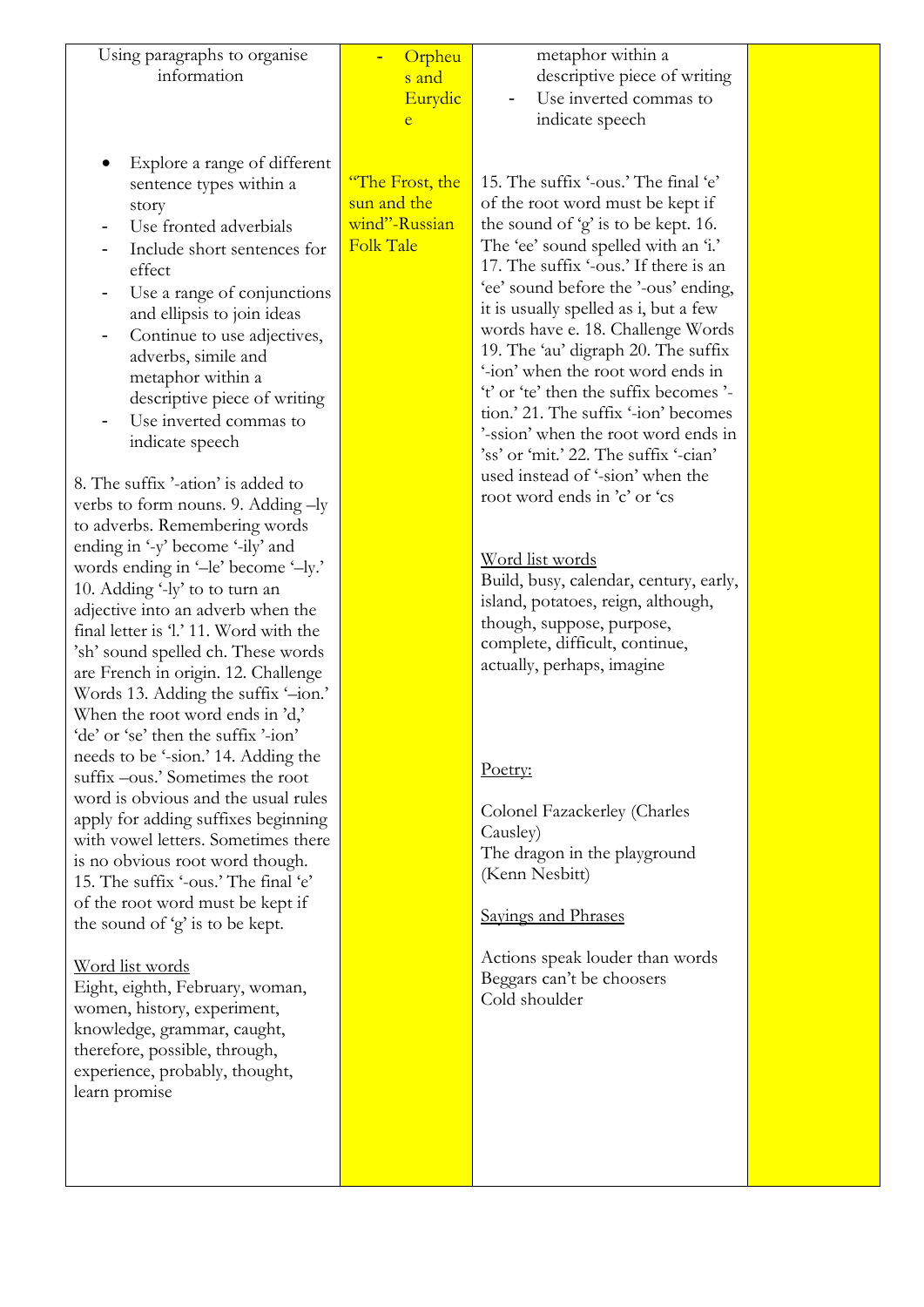| Poetry:                                                                  |                                    |                                      |                                   |
|--------------------------------------------------------------------------|------------------------------------|--------------------------------------|-----------------------------------|
| Dream Variations-Langston<br>Hughes<br>Catch a little rhyme- Eve Merriam |                                    |                                      |                                   |
| Sayings and Phrases                                                      |                                    |                                      |                                   |
| On its last legs<br>One rotten apple spoils the whole<br>barrel          |                                    |                                      |                                   |
|                                                                          |                                    |                                      |                                   |
|                                                                          |                                    |                                      |                                   |
| <b>Guided Reading:</b>                                                   | <b>UNCRC</b>                       | <b>Guided Reading:</b>               | <b>UNCRC</b>                      |
| <b>Greek myths and legends</b>                                           | Article(s):                        | The thieves of Ostia                 | Article(s):<br>Article 6          |
| Using evidence from the text and                                         | Article 2 (non-<br>discrimination) |                                      | You have the                      |
| other sources, explore the themes                                        | The                                | Comprehension and inference          | right to be                       |
| of hero, monster and quest.                                              | Convention                         | questions.                           | alive.                            |
|                                                                          | applies to every                   |                                      | Article 13                        |
| Analyse and create strong                                                | child without                      | Using evidence to justify an answer. | You have the                      |
| descriptive pieces to show                                               | discrimination,                    |                                      | right to find                     |
| characters and settings.                                                 | whatever their                     |                                      | out things and                    |
|                                                                          | ethnicity,                         |                                      | share                             |
|                                                                          | gender,<br>religion,               |                                      | what you think<br>with others, by |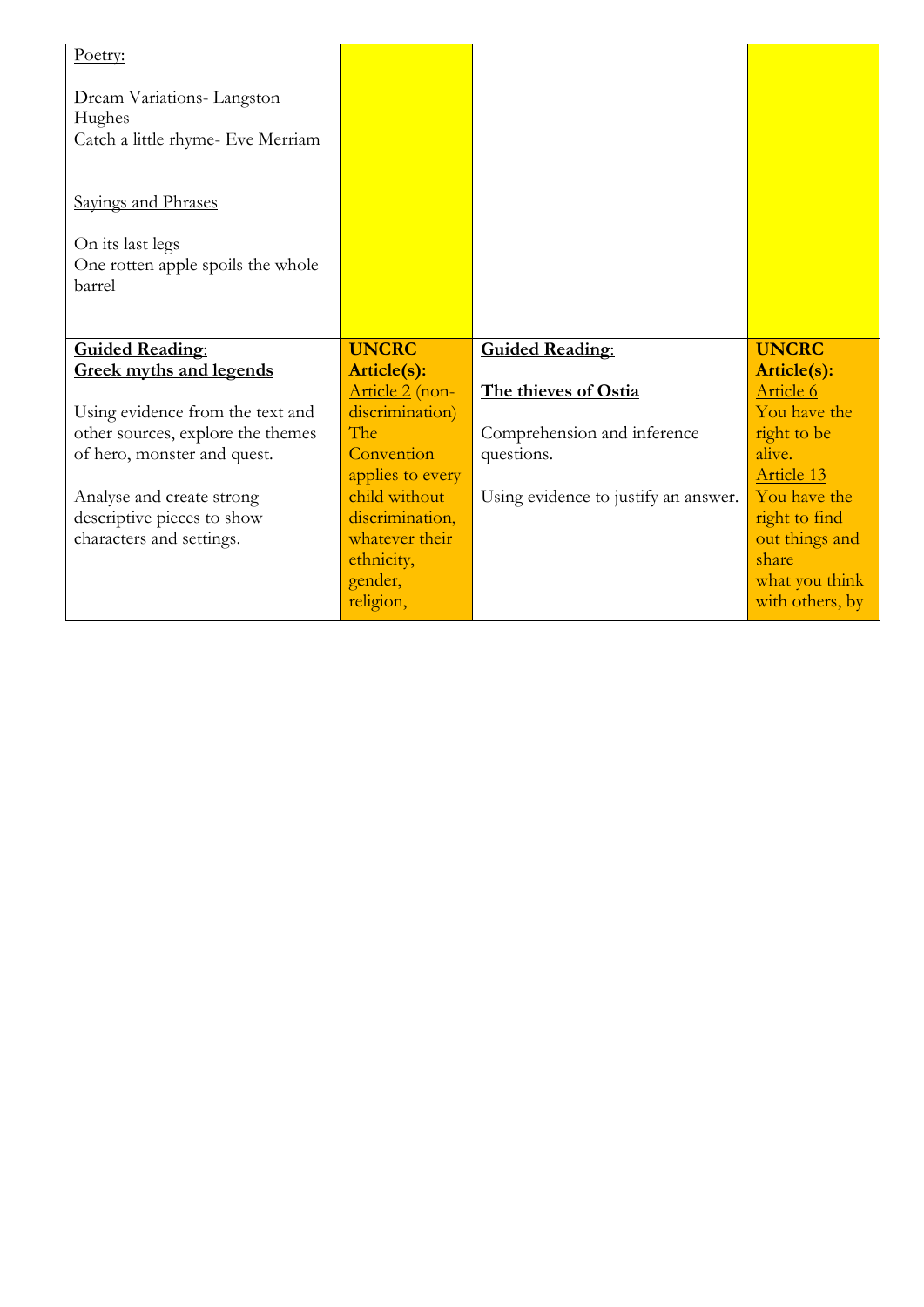| <b>PSHE</b>               | language,           | <b>PSHE</b>                | talking,            |
|---------------------------|---------------------|----------------------------|---------------------|
|                           | abilities or any    |                            | drawing,            |
| Dreams and goals          | other status,       | Healthy me                 | writing or in       |
|                           | whatever they       |                            | any other way       |
| Hopes and dreams<br>1.    | think or say,       | My friends and me<br>1.    | unless it harms     |
| 2.<br>Broken dreams       | whatever their      | 2.<br>Group dynamics       | or                  |
| 3.<br>Overcoming          | family              | 3.<br>Smoking              | offends other       |
|                           | background.         | Alcohol<br>4.              |                     |
| disappointment            |                     |                            | people.             |
| Creating new dreams<br>4. | Article 13          | 5.<br>Healthy friendships  | <b>Article 19</b>   |
| Achieving goals<br>5.     | You have the        | Celebrating my inner<br>6. | You have the        |
| We did it!<br>6.          | right to find       | strength and assertiveness | right to be         |
|                           | out things and      |                            | protected from      |
|                           | share               |                            | being               |
|                           | what you think      |                            | hurt and            |
|                           | with others, by     |                            | mistreated, in      |
|                           | talking,            |                            | body or mind.       |
|                           | drawing,            |                            | Article 27          |
|                           | writing or in       |                            | <i>(adequate</i>    |
|                           | any other way       |                            | standard of         |
|                           | unless it harms     |                            | living)             |
|                           | <b>Or</b>           |                            | Every child has     |
|                           | offends other       |                            | the right to a      |
|                           | people.             |                            | standard of         |
|                           | <b>Article 28</b>   |                            | living that is      |
|                           | You have the        |                            | good enough to      |
|                           |                     |                            | meet their          |
|                           | right to a good     |                            |                     |
|                           | quality             |                            | physical and        |
|                           | education.          |                            | social needs        |
|                           | You should be       |                            | and support         |
|                           | encouraged to       |                            | their               |
|                           | go to school to     |                            | development.        |
|                           | the highest         |                            | Governments         |
|                           | level you can.      |                            | must help           |
|                           | <u>Article 29</u>   |                            | families who        |
|                           | Your education      |                            | cannot afford       |
|                           | should help you     |                            | to provide this.    |
|                           | use and             |                            |                     |
|                           | develop             |                            |                     |
|                           | your talents and    |                            |                     |
|                           | abilities. It       |                            |                     |
|                           | should also         |                            |                     |
|                           | help                |                            |                     |
|                           | you learn to        |                            |                     |
|                           | live peacefully,    |                            |                     |
|                           | protect the         |                            |                     |
|                           | environment         |                            |                     |
|                           | and respect         |                            |                     |
|                           | other people.       |                            |                     |
| Maths:                    | P <sub>4C</sub>     | Maths:                     | P <sub>4</sub> C    |
| Graphs                    | Stimuli/HAPs        | Fractions                  | Stimuli/HAPs        |
| Fractions                 | ċ                   | Time                       |                     |
|                           | <b>UNICEF Diary</b> |                            | <b>UNICEF Diary</b> |
| Times tables              |                     | Roman numerals             |                     |
|                           |                     |                            |                     |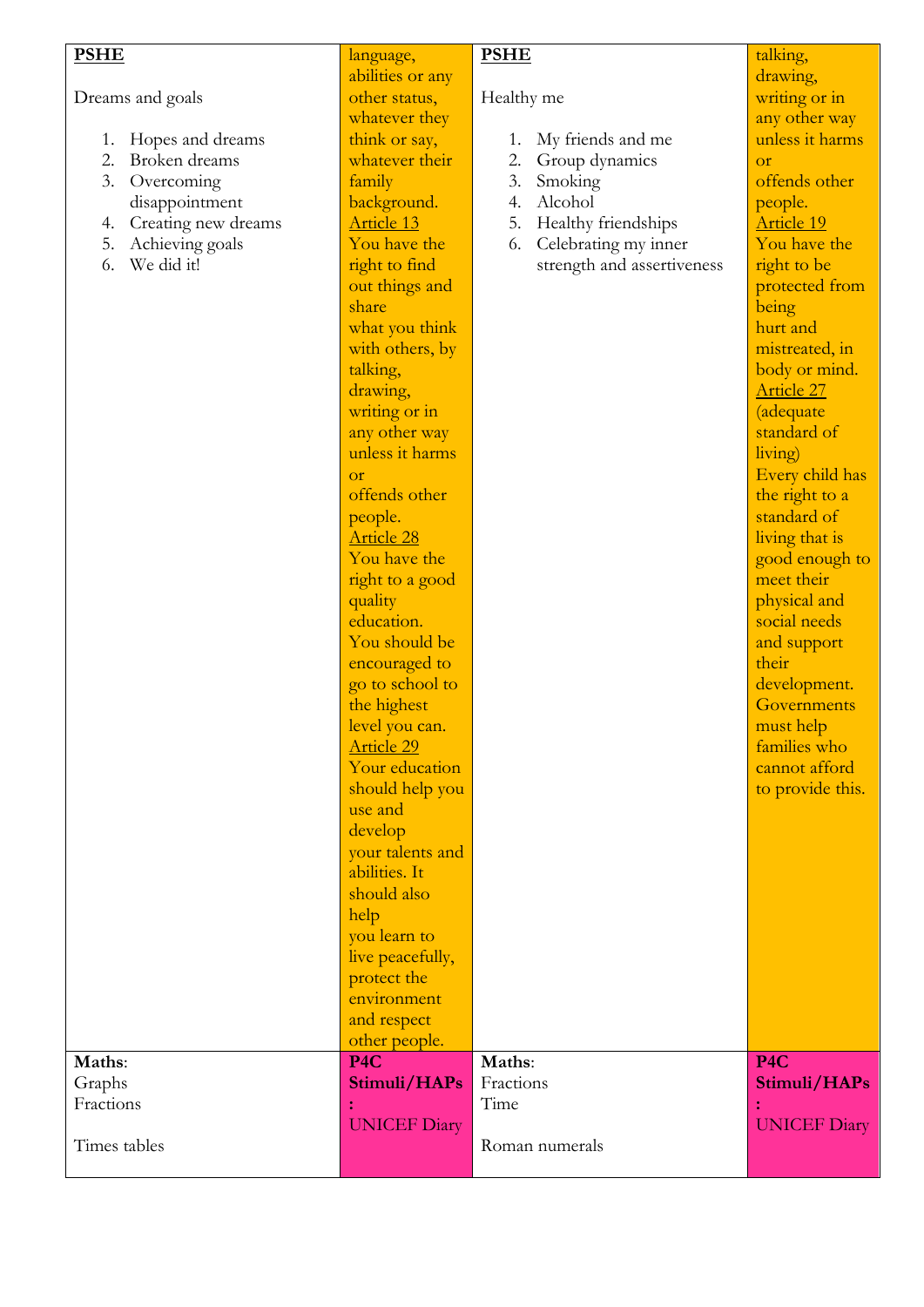|                                                                         |                                  | Times tables                                                              |                                      |
|-------------------------------------------------------------------------|----------------------------------|---------------------------------------------------------------------------|--------------------------------------|
| Science:                                                                | Key                              | Science:                                                                  | Key                                  |
|                                                                         | <b>Questions:</b>                |                                                                           | <b>Questions:</b>                    |
| Sound                                                                   | What is sound?                   | Electricity                                                               | What do we                           |
| 1. What is sound? 2. Speed                                              |                                  |                                                                           | use electricity                      |
| of sound 3. Qualities of                                                | How can we                       | 1. Electrical Safety 2. Parts of a                                        | for?                                 |
| sound-Pitch and Volume                                                  | describe                         | circuit 3. Switches 4. Thomas                                             |                                      |
| 4. Human Voice 5. Ears-                                                 | sounds?                          | Edison and Lewis Latimer 5.                                               | What is a                            |
| How we Hear                                                             | How do                           | Investigating conductive and non-                                         | circuit?                             |
|                                                                         | humans hear                      | conductive materials                                                      |                                      |
|                                                                         | sound?                           |                                                                           | What can effect                      |
|                                                                         |                                  |                                                                           | an electrical                        |
|                                                                         |                                  |                                                                           | circuit?                             |
|                                                                         |                                  |                                                                           | What materials                       |
|                                                                         |                                  |                                                                           | conduct                              |
|                                                                         |                                  |                                                                           | electricity well?                    |
|                                                                         |                                  |                                                                           |                                      |
|                                                                         |                                  |                                                                           | Who was                              |
|                                                                         |                                  |                                                                           | Thomas                               |
|                                                                         |                                  |                                                                           | Edison?                              |
|                                                                         |                                  |                                                                           |                                      |
|                                                                         |                                  |                                                                           |                                      |
| <b>Geography: Eastern Europe</b>                                        | Community/                       | Geography: Northern Ireland                                               | Community/                           |
|                                                                         | International                    |                                                                           | International                        |
| 1. Key Places in Eastern Europe 2.                                      | Involvement:                     | 1. An Introduction to Northern                                            | Involvement:                         |
| Climate of Eastern Europe (graphs,<br>rain fall, temperature variation, | Looking at the                   | Ireland 2. Visiting Northern Ireland<br>3. Northern Ireland, the Republic | Looking at the                       |
| distance from the equator) 3.                                           | concept of                       | of Ireland and the partition 4. The                                       | concept of                           |
| Physical Features of Eastern                                            | legacy.                          | Giant's Causeway 5. The Marble                                            | legacy.                              |
| Europe 4. Compare and Contrast                                          |                                  | Arch Caves                                                                |                                      |
| Physical Features (with UK,                                             |                                  |                                                                           |                                      |
| Moscow, London) 5. Compare and                                          |                                  |                                                                           | What legacy did                      |
| Contrast human features                                                 | What legacy did<br>the people of |                                                                           | the people of<br><b>Ancient Rome</b> |
| <b>History: Ancient Greece</b>                                          | <b>Ancient Greece</b>            | <b>History: Life in Ancient Rome</b>                                      | leave for us?                        |
|                                                                         | leave for us?                    |                                                                           |                                      |
| 1. Ancient Greece: City States                                          |                                  | 1. Locating Ancient Rome 2.                                               | What sort of                         |
| 2. Athens and Democracy                                                 | What sort of                     | Monarchy, Republic, Empire:                                               | legacy would                         |
| 3. Sparta 4. The Persian                                                | legacy would                     | Rome's different governments 3.                                           | we like to leave                     |
| Wars 5. Alexander the                                                   | we like to leave<br>behind?      | Pompeii 4. A day in the life of<br>Ancient Rome 5. Latin: A Roman         | behind?                              |
| Great 6. Greek Philosophy<br>7. Gods 8. Mythology 9.                    | Locally?                         | legacy                                                                    | Locally?<br>٠<br>Within              |
| Art and Architecture 10.                                                | Within                           |                                                                           | our                                  |
| The Ancient Olympic                                                     | our                              |                                                                           | school?                              |
| Games 11. The Legacy of                                                 | school?                          |                                                                           | -Globally?                           |
| <b>Ancient Greece</b>                                                   | Globall                          |                                                                           |                                      |
|                                                                         | $y$ ?                            |                                                                           |                                      |
| Art/Design: Space                                                       |                                  | Art/Design: Monuments in                                                  |                                      |
|                                                                         |                                  | <b>Ancient Rome</b>                                                       |                                      |
|                                                                         |                                  |                                                                           |                                      |